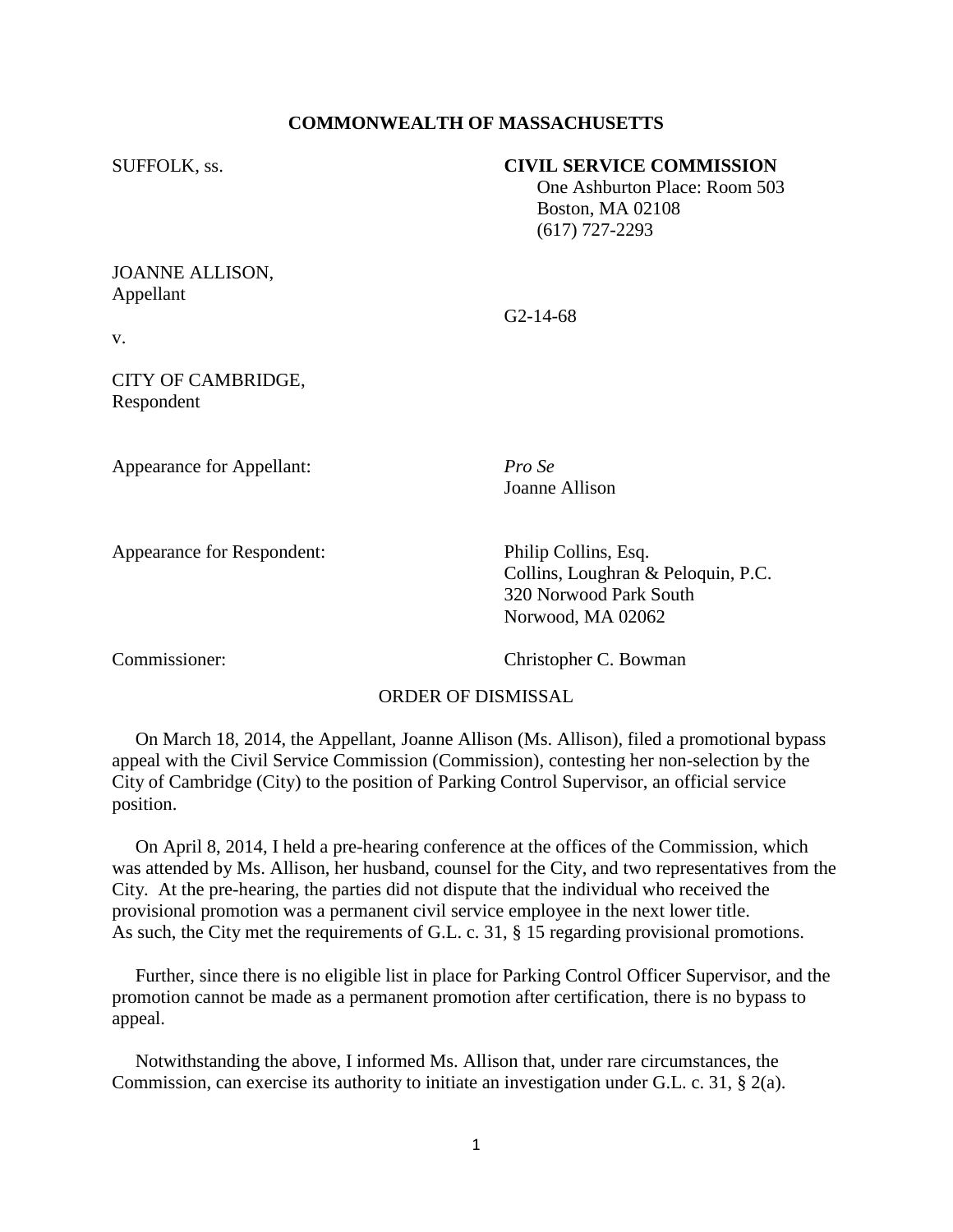Although she had not requested such an investigation, I gave Ms. Allison the opportunity to explain why the Commission should initiate such an investigation.

 As part of her reasons, Ms. Allison argued that the promotion was predetermined well prior to the selection process. As evidence of this, she pointed to the fact that the selected candidate was transferred back to the next lower title of parking control officer several months before the vacancy was filled. Further, Ms. Allison stated that she was told by the Parking Control Director, prior to the promotional process, that the job had been promised to the selected candidate. Ms. Allison also alluded to the fact that the selected candidate had relatives that work in the same Department and that her brother-in-law is a superior officer in the City's police department.

 I reviewed each of the above reasons. In regard to the selected candidate's transfer several months prior to the filling of the vacancy, it is undisputed that the vacancy in question arose after the unexpected and untimely death of the incumbent, which occurred months *after* the selected candidate transferred to the next lower title. In regard to the alleged comments of the Parking Control Director, Ms. Allison acknowledges that any such conversation took place *after* the interviews had been completed. In regard to the fact that the selected candidate has relatives working for the City, Ms. Allison had no evidence to suggest that they played any role in this promotion.

 In light of the above, and given that the Commission only exercises its authority to initiate investigations sparingly, I advised the parties that the Commission would not be initiating an investigation.

 In regard to the matter that is actually pending before the Commission, Ms. Allison's promotional bypass appeal, I advised the parties that, given the likelihood that the Commission has no jurisdiction to hear the appeal, the City would have thirty (30) days to file a Motion to Dismiss the appeal. Upon receipt of the City's Motion, Ms. Allison would have thirty (30) days thereafter to file a reply.

 On May 9, 2014, the City filed a Motion to Dismiss Ms. Allison's appeal. Ms. Allison did not file a reply within the thirty (30) days referenced at the pre-hearing conference and memorialized in a Procedural Order issued to both parties on April 10, 2014.

 For all the reasons cited in the City's motion, including that the City provisionally promoted a permanent civil service employee serving in the next lower title, consistent with G.L. c. 31, § 15 and prior Commission decisions, Ms. Allison's appeal under Docket No. G2-14-68 is hereby *dismissed.*